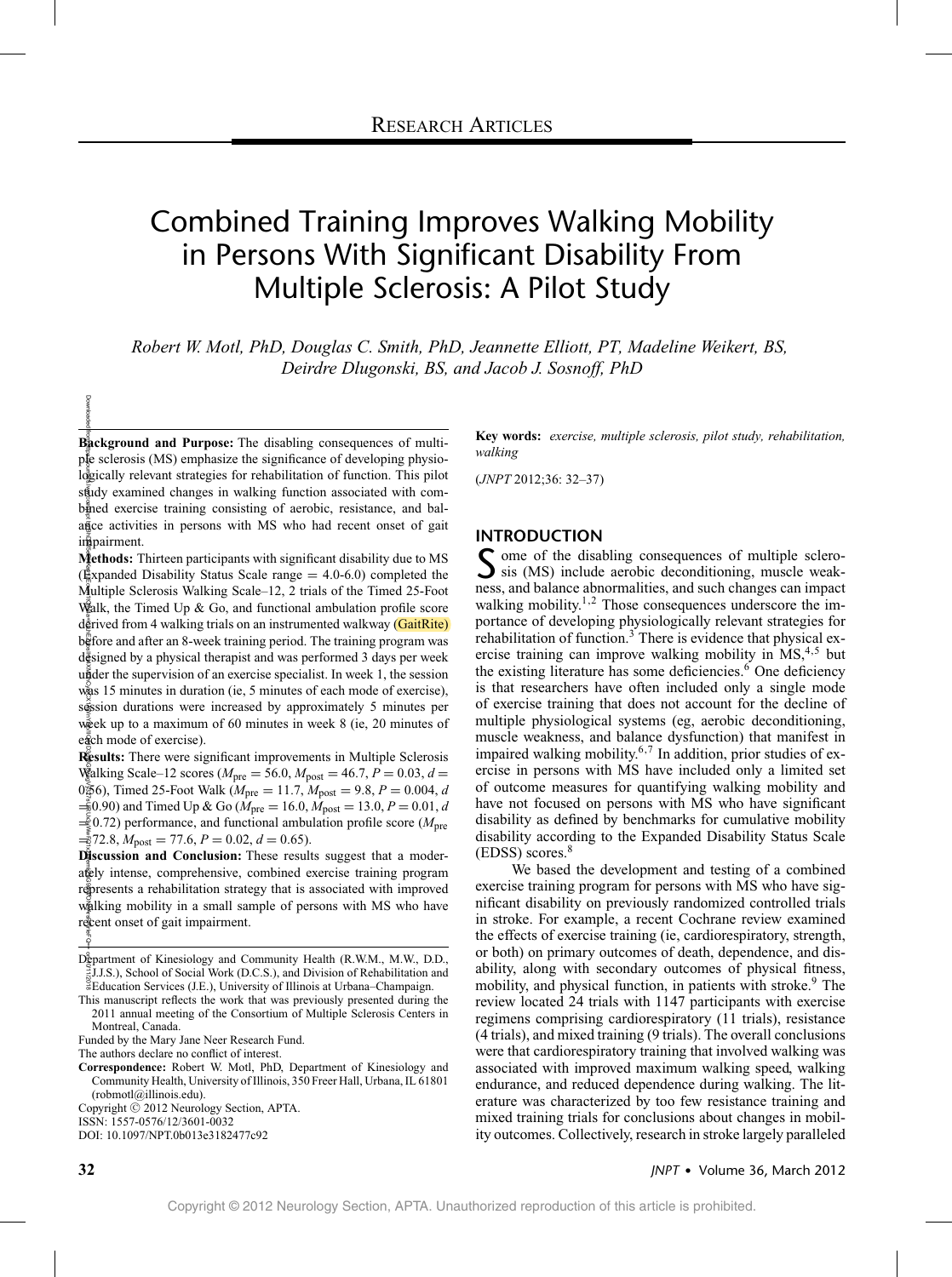the conclusions and recommendations for research in advanced stages of MS.

The present pilot study examined the changes in participant-rated, performance, and kinematic markers of walking mobility associated with an 8-week period of moderately intense combined exercise training (ie, equivalent amounts of aerobic, resistance, and balance training modalities) in participants with MS who had EDSS scores between 4.0 and 6.0. We hypothesized that subjects would self-report improvements in walking mobility, and these would be accompanied by positive changes in walking performance and spatiotemporal parameters of gait.

# **METHODS**

#### **Participants**

We recruited persons with MS who had problems with walking mobility and who resided in central Illinois for participation in a supervised exercise training pilot study. This was accomplished through mail distribution of flyers among the 30 persons with MS in our database who had Patient Determined Disease Steps scale<sup>10</sup> scores of 3, 4, or 5; the Patient Determined Disease Steps was used to as a screen to identify persons with EDSS scores that satisfied inclusion criteria. The inclusion criteria were physician-confirmed diagnosis of MS, EDSS score between 4.0 and 6.0, relapse free over the previous 6 months, age between 18 and 65 years, sedentary (ie, less than 3 days per week of exercise over previous 6 months), and physician approval for undertaking the exercise program.

Seventeen of the 30 persons we identified in our database underwent screening, and 13 persons (5 men/8 women) with a diagnosis of MS (11 relapse-remitting MS; 1 secondary progressive MS; 1 primary progressive MS) and EDSS score of 4 to 6 (median  $= 6$ ) volunteered to participate in the current pilot study. The 4 persons who underwent screening but did not participate expressed other time commitments as the basis for not volunteering. Participants ranged in age between 23 and 64 years with a mean of 51.5 years (SD =  $11.3$  years). The average time since diagnosis of MS was 11.2 years (SD  $= 6.9$  years) with a range between 2 and 22 years. Of the 13 participants, 7 were independently ambulatory, 4 walked with single-point assistance, and 2 walked with 2-point assistance during daily life. Participants reported exercising a median of  $0$  (range  $= 0-2$ ) days per week over prior 6 months.

All participants provided written informed consent to participate in the study, which had been approved by the University of Illinois at Urbana–Champaign institutional review board. We paid participants \$50 for undertaking the testing (\$25 for baseline and follow-up each), and payment was not linked with completion of the exercise training protocol. At the time of enrollment, all participants were using a diseasemodifying pharmacologic therapy (Avonex,  $n = 2$ ; Betaseron,  $n = 3$ ; Copaxone,  $n = 4$ ; Rebif,  $n = 3$ ; Tysabri,  $n = 1$ ). The demographic and clinical characteristics for each of the 13 participants are provided in Table 1.

#### **Outcome Measures**

The outcome measures consisted of the Multiple Sclerosis Walking Scale–12 (MSWS-12) as a participantreported outcome of the impact of MS on walking, $^{11}$  the T25FW as a performance measure of walking speed, $12$  the Timed Up & Go (TUG) as a performance measure of walking initiation and upright mobility<sup>13</sup> and the functional ambulation profile (FAP) score of a commercially available instrumented walkway (GAITRite, CIR systems, Inc, Havertown, Pennsylvania). The FAP score is intended to represent a measure of gait efficiency and is based on the relationship among leg length, step length, and step time. The FAP score has been validated in persons with  $MS<sup>14</sup>$  In addition to the FAP score, the instrumented walkway provided measures of walking speed, cadence, stride length, step time, base of support, and percentages of gait cycle spent in double support, single support, and swing phase as spatial and temporal measures of gait.

## **Testing Procedures**

Participants underwent an interview by the lead investigator (R.W.M.) for generating an EDSS score, completed self-report measures (demographics scale and MSWS-12), undertook 2 trials of 2 walking performance tests (T25FW and TUG), and then performed 4 trials of walking on the instrumented walkway. The order was always the same and participants received between 5 and 10 minutes of seated rest after each of the short walking tests. Those procedures were undertaken before and after the 8-week period of combined exercise training.

### **Exercise Training Protocol**

The protocol was designed by an experienced physical therapist and involved a combined exercise-training program that was delivered by a trained exercise specialist 3 days per week over an 8-week period (ie, 24 sessions). The exercise program was generic, but participants did report affinities for particular exercises that were integrated into the program by the exercise specialist with the guidance of a physical therapist. The exercise specialist integrated exercise preferences, while accounting for existing muscle weaknesses and balance deficiencies; the deficiencies were identified on the basis of manual muscle testing for weakness assessments combined with professional judgment based on observation of the participants. The 8-week period of training was selected on the basis of feasibility for a pilot study and consistency in duration with effective interventions in previous research of exercise training and walking mobility in MS.<sup>3</sup>

All sessions began with 5 minutes of warm-up using a hand-crank cycle ergometer and ended with 10 minutes of lower extremity stretching. The latter involved common lower extremity muscle stretches plus stretches for the specific needs of the participants based on the exercise specialist's professional judgment. Each training session was divided into aerobic exercise (ie, leg cycle ergometry, treadmill walking, elliptical, or seated rowing exercise), resistance exercise (ie, squats, knee flexion/extension, and ankle dorsiflexion/plantar flexion using resistance bands), and balance activities (ie, single-leg stands, figure eights, stair stepping, and heel-to-toe line walk), in nearly equal proportions. Participants were encouraged to participate in all types of aerobic exercise; we did not presume that all aerobic activities would be equivalent, but rather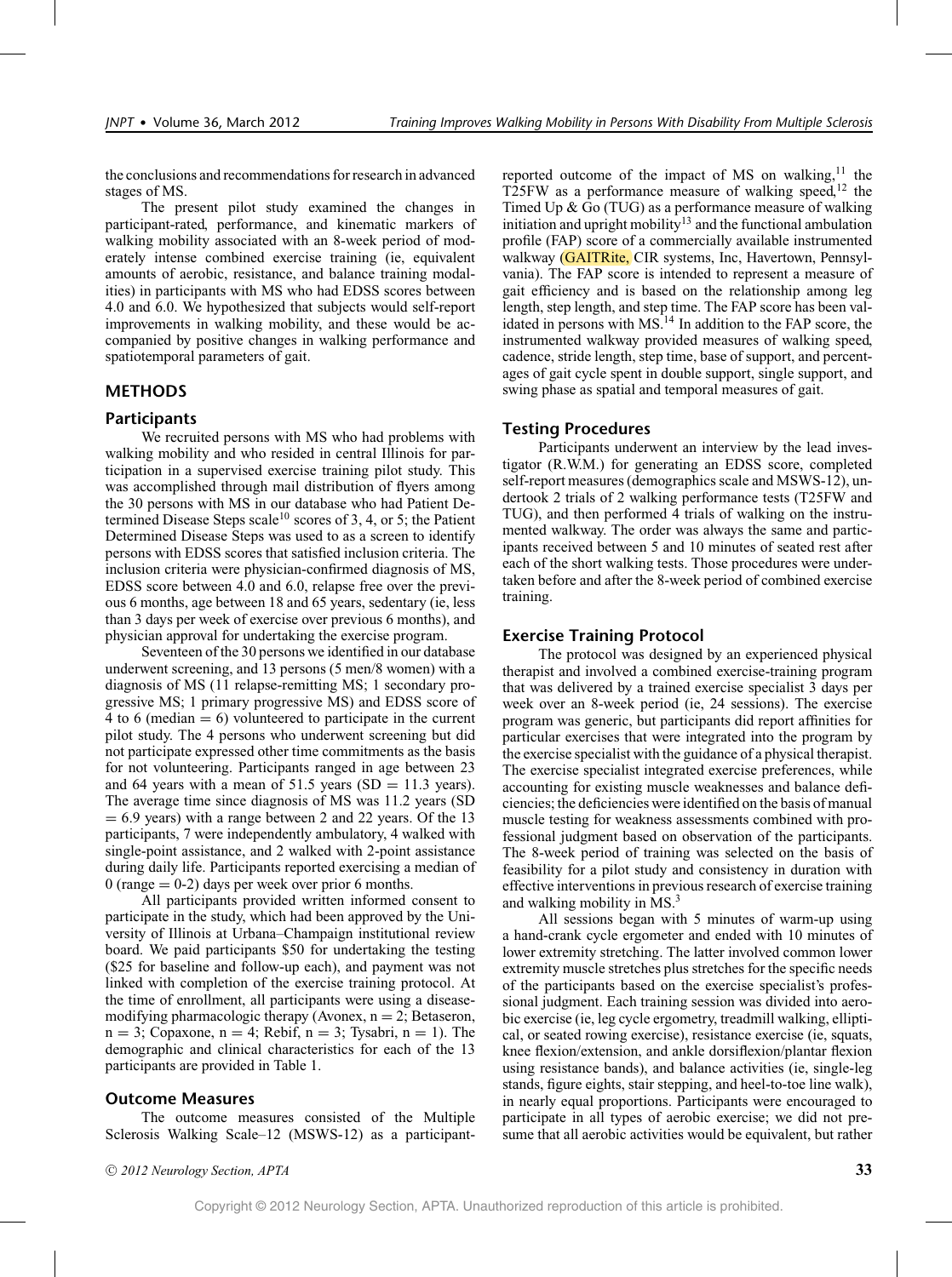| Subject | <b>Sex</b> | Age, y | <b>MS Type</b> | <b>MS</b> Duration, y | <b>Assistive Device</b> | <b>EDSS</b> Score | <b>Exercise History<sup>a</sup></b> |
|---------|------------|--------|----------------|-----------------------|-------------------------|-------------------|-------------------------------------|
|         | M          | 42     | RR             |                       | None                    |                   |                                     |
|         |            | 59     | RR             | 14                    | Cane                    |                   |                                     |
|         |            | 51     | RR             |                       | Walker                  |                   |                                     |
|         |            | 59     | SP             |                       | Cane                    |                   |                                     |
|         |            | 45     | <b>RR</b>      | Iб                    | None                    | 4.5               |                                     |
| 6       |            | 54     | RR             |                       | None                    |                   |                                     |
|         | М          | 55     | RR             |                       | None                    |                   |                                     |
|         | М          | 23     | PP             |                       | None                    |                   |                                     |
| 9       | М          | 64     | <b>RR</b>      |                       | Walker                  |                   |                                     |
| 10      |            | 64     | <b>RR</b>      |                       | None                    |                   |                                     |
|         | М          | 55     | RR             |                       | Cane                    |                   |                                     |
| 12      |            | 57     | <b>RR</b>      |                       | Cane                    |                   |                                     |
| 13      |            | 41     | RR             | 16                    | None                    |                   |                                     |

|  | Table 1. Demographic and Clinical Characteristics of the Participants |  |  |  |
|--|-----------------------------------------------------------------------|--|--|--|
|--|-----------------------------------------------------------------------|--|--|--|

Abbreviations. EDSS, Expanded Disability Scale Score; F, female; M, male; MS, multiple sclerosis; PP, primary progressive multiple sclerosis; RR, relapsing-remitting multiple

sclerosis; SP, secondary progressive multiple sclerosis.<br>aExercise history is calculated in the number of days per week of exercise during the previous 6-month period.

intended to provide variety on the basis of individual preferences and avoiding boredom.

The duration of each mode of exercise was gradually increased from 5 minutes in week 1 (ie, 15 minutes of total exercise) up to 20 minutes in week 8 (ie, 60 minutes of total exercise). The exercise was intended to be moderately intense, and a Borg's scale of rating of perceived exertion  $(RPE)^{15}$  was targeted for level 13 (ie, "somewhat hard" exercise) by all participants over the 8-week period for all 3 types of exercise. The RPE data were collected immediately after the training sessions and did not vary considerably over time, likely because we provided standardized instructions and training to maintain the target intensity on the basis of this perceptual scale. Whereas the intent was that the duration of each of the 3 modes of exercise would be equivalent, not all participants achieved 20 minutes of each exercise by the end of the program; we felt that the flexibility in the program was necessary to accommodate for variation in MS symptoms and motivation. The training took place under the direct supervision of the exercise specialist with support of research assistants in an accessible gymnasium. The research assistants also recorded daily attendance and RPE for monitoring adherence to the exercise training protocol.

### **Statistical Analysis**

Descriptive and inferential analyses were performed in SPSS Statistics, Version 19.0 (IBM, Chicago, Illinois). Values are presented as mean score  $\pm$  standard deviation (SD) unless otherwise noted (eg, median score for EDSS). The inferential analysis involved paired-samples *t* tests comparing walking mobility measures obtained before (pretrial) and after (posttrial) the 8-week period of training. Significance was accepted as  $\alpha \leq 0.05$  for a 1-tailed test, given our directional hypothesis. We did not correct for multiple tests, given the pilot nature of the study. We further did not conduct analysis of covariance controlling for variables such as age, medications, and compliance, given the small sample size and subsequent reduction in degrees of freedom per covariate. The magnitude of change in each walking mobility outcome was based on the Cohen *d* (difference in the mean scores divided by the SD of the change in the mean scores over time). Using the SD of change in the mean scores over time in computing the Cohen  $d$  has been suggested by Rosenthal<sup>16</sup> because it accounts for the correlation between the repeated measures over time; this would not be accomplished with the pooled SD. Guidelines of 0.2, 0.5, and 0.8 were adopted for interpreting the effect size as small, moderate, or large, respectively.<sup>17</sup> We further expressed change as a percent of change from baseline value (ie, [pretrial value – posttrial value] / pretrial value  $\times$  100).

## **RESULTS**

#### **Exercise Adherence and Compliance**

The participants attended an average of 19.4 (SD  $=$ 4.8; range  $= 10-24$ ) sessions. This equated with an adherence rate of 81% over the 8-week period. The average RPE over the 8-week period was 13.1 (SD = 1.3; range = 11.6-16.2), which corresponds with a perceived exertion level of "somewhat hard" over the 8-week period and indicates that the training was at least moderately intense.

#### **Walking Mobility Outcomes**

The descriptive statistics for the MSWS-12, T25FW, and TUG are provided in Table 2, and the pretest values are consistent with samples of persons with MS who have EDSS scores of 4.0 to 6.0 and significant walking impairments.<sup>11,12,18</sup> There were significant improvements in MSWS-12 ( $t = 2.02$ ,  $P =$ 0.03), T25FW (*t* = 3.26, *P* = 0.004), and TUG (*t* = 2.59,  $P = 0.01$ ) scores. The effect sizes of 0.56, 0.90, and 0.71 were moderate to large for the changes in MSWS-12, T25FW, and TUG, respectively, with corresponding percent improvements of 17%, 16%, and 19% relative to baseline scores for the 3 measures. These effect sizes are larger than previously reported in a meta-analysis of exercise training and walking mobility in persons with  $MS<sup>5</sup>$  Importantly, removing the 2 cases of progressive MS and then running the analyses did not affect the results of the paired-samples *t* tests.

### **Spatiotemporal Parameters of Gait**

Descriptive statistics for the spatiotemporal parameters are provided in Table 3. The pretest value for the FAP is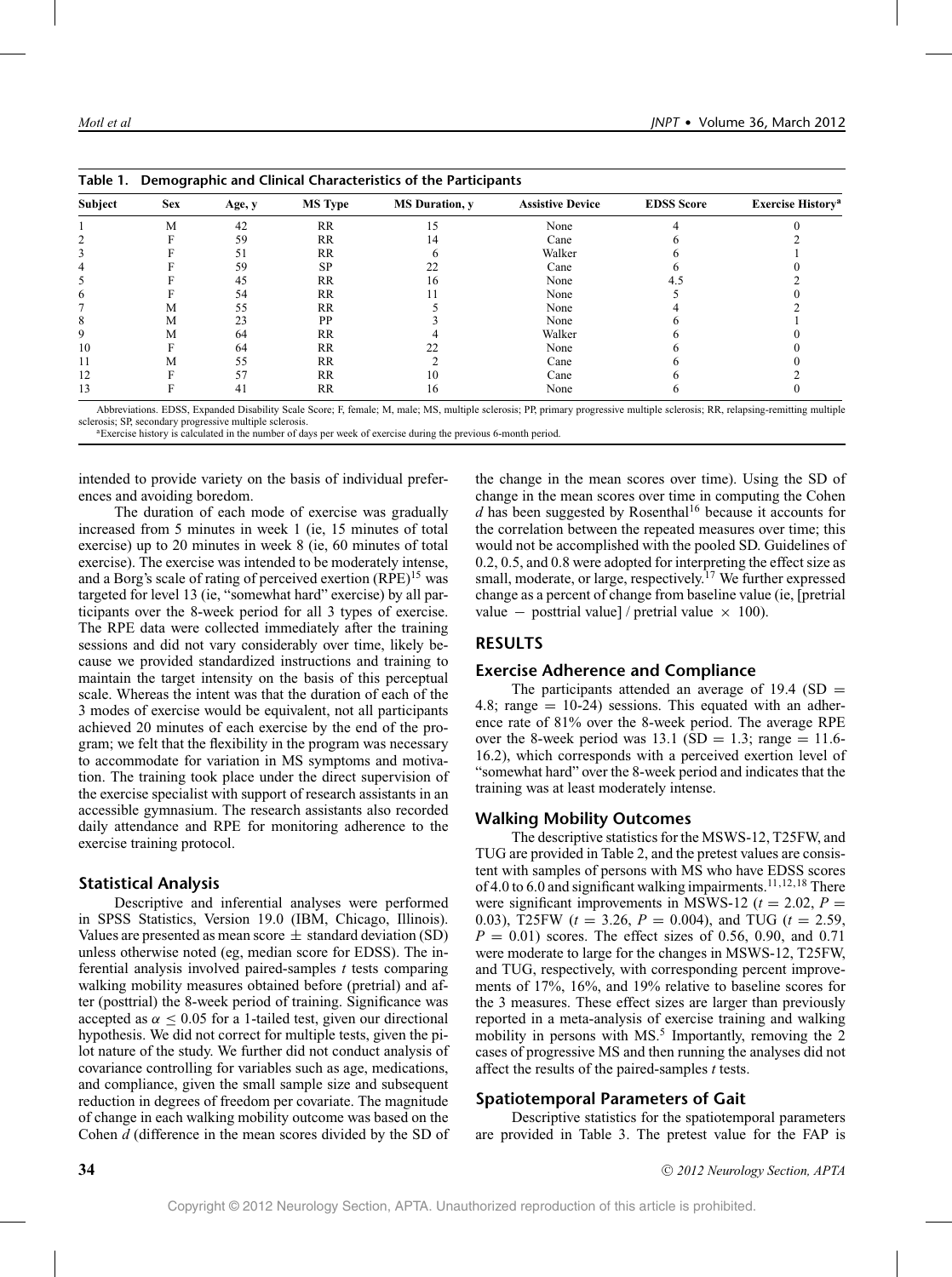| Outcome  | Pretrial |           | <b>Posttrial</b>  |           | Change |           |         |                       |
|----------|----------|-----------|-------------------|-----------|--------|-----------|---------|-----------------------|
|          | Mean     | <b>SD</b> | Mean              | <b>SD</b> | Mean   | <b>SD</b> | Cohen d | <b>Percent Change</b> |
| MSWS-12  | 56.0     | 21.2      | 46.7 <sup>a</sup> | 22.5      | 9.3    | 16.7      | 0.56    | 17%                   |
| T25FW(s) | 11.7     | 8.1       | 9.8 <sup>a</sup>  | 6.7       | 1.9    | 2.1       | 0.90    | 16%                   |
| TUG(s)   | 16.0     | 11.1      | $13.0^{\rm a}$    | 8.0       | 3.0    | 4.2       | 0.71    | 19%                   |

| Table 2. Pretrial and Posttrial Values for Patient-Rated and Performance Measures of Walking Mobility |  |
|-------------------------------------------------------------------------------------------------------|--|
|-------------------------------------------------------------------------------------------------------|--|

Abbreviations: MSWS-12, Multiple Sclerosis Walking Scale–12; SD, standard deviation; T25FW, Timed 25-Foot Walk; TUG, Timed Up & Go. <sup>a</sup>Significantly different compared with pretest value,  $P \le 0.05$ .

|  |  |  |  | Table 3. Pretrial and Posttrial Values for Spatiotemporal Parameters of Gait From the Instrumented Walkway |
|--|--|--|--|------------------------------------------------------------------------------------------------------------|
|--|--|--|--|------------------------------------------------------------------------------------------------------------|

|                               | Pretrial |           | Posttrial         |      | Change |           |         |                       |
|-------------------------------|----------|-----------|-------------------|------|--------|-----------|---------|-----------------------|
| Outcome                       | Mean     | <b>SD</b> | Mean              | SD.  | Mean   | <b>SD</b> | Cohen d | <b>Percent Change</b> |
| FAP                           | 72.8     | 20.8      | 77.6 <sup>a</sup> | 21.3 | 4.8    | 7.5       | 0.64    |                       |
| Gait velocity, cm/s           | 79.4     | 45.8      | 87.3 <sup>a</sup> | 47.1 | 7.9    | 11.1      | 0.71    | 10                    |
| Cadence, steps per minute     | 92.9     | 22.3      | 94.8              | 22.5 | 1.9    | 7.6       | 0.25    |                       |
| Stride length, cm             | 49.1     | 19.9      | $52.6^{\rm a}$    | 20.6 | 3.5    | 4.1       | 0.85    |                       |
| Step time, s                  | 0.68     | 0.18      | 0.67              | 0.20 | 0.01   | 0.07      | 0.14    |                       |
| Base of support, cm           | 14.6     | 6.4       | 13.4              | 5.7  | 1.2    | 4.5       | 0.27    |                       |
| Double support (% gait cycle) | 39.2     | 9.8       | 37.3              | 10.0 | 1.9    | 4.0       | 0.48    |                       |
| Single support (% gait cycle) | 30.8     | 4.7       | 31.8 <sup>a</sup> | 5.1  | 1.0    | 1.8       | 0.55    |                       |
| Swing phase (% gait cycle)    | 30.8     | 4.7       | 31.8 <sup>a</sup> | 5.1  | 1.0    | 1.8       | 0.55    |                       |

Significantly different compared with pretest value,  $P \leq 0.05$ .

significantly lower than the mean value reported in previous research on persons with  $MS<sup>1,14</sup>$  and is outside the range for normal gait (ie, 85-100). There was a significant improvement in the overall FAP score  $(t=2.33, P=0.02)$ . Change in the FAP score had a moderate effect size of 0.64 with a corresponding percent improvement from baseline of 7%. The change in overall FAP score coincided with improvements in gait velocity ( $t = 2.57$ ,  $P = 0.01$ ), stride length ( $t = 3.09$ ,  $P = 0.005$ ), single support ( $t = 1.95$ ,  $P = 0.03$ ), and swing phase ( $t =$ 1.94,  $P = 0.04$ ); the change in double support time showed a trend toward improvement ( $t = 1.66$ ,  $P = 0.06$ ). Change in gait velocity, stride length, single support, swing phase, and double support had moderate to large associated effect sizes of 0.71, 0.85, 0.55, 0.55, and 0.48, respectively, with percent improvements from baseline scores of 10%, 7%, 3%, 3%, and 5%; the other parameters from the instrumented walkway were unchanged in this pilot study.

## **DISCUSSION**

The primary novel finding from the present pilot study was that an 8-week period of an exercise program containing aerobic, resistance, and balance training was associated with improvements in participant-rated, performance, and kinematic markers of walking mobility in a small sample of persons with MS who had significant disability (ie, EDSS scores between 4.0 and 6.0, and lower than previously reported mean FAP scores for this population). The participants self-reported an improvement in walking mobility on the MSWS-12. This was accompanied by positive changes in walking performance on the T25FW and TUG and improvements in spatiotemporal parameters of gait. The effect sizes for improvements in the MSWS-12, T25FW, TUG, and spatiotemporal parameters were generally moderate to large in magnitude and exceeded the average effect reported in a meta-analysis of exercise training and walking mobility in MS.<sup>5</sup> Collectively, the results of this pilot study support the benefits of a relatively brief, moderately intense, combined exercise training intervention for improving walking mobility in a small sample of persons with MS who have reached a benchmark of gait impairment.

This pilot study builds upon limitations of previous research that has been summarized in a meta-analysis on exercise training and walking mobility among persons with MS.<sup>5</sup> That meta-analysis identified 43 published exercise training studies published between 1960 and 2007, with 22 studies having sufficient data to compute effect sizes (Cohen *d*). Sixty-six effect sizes were retrieved from the 22 publications with 609 MS participants and yielded an overall weighted mean effect size of  $g = 0.19$  (95% CI = 0.09, 0.28); *g* is an effect size that is weighted by sample size in meta-analysis and is comparable with Cohen *d*. The cumulative evidence supported that exercise training was associated with a small improvement in walking mobility among persons with MS; however, the vast majority of studies were conducted using samples with minimal mobility disability (ie, EDSS scores of  $\leq$  4.5) and only 1 mode of exercise (ie, aerobic or resistance training). The present study included *both* persons with MS who had onset of mobility impairment (ie, EDSS scores of 4.0-6.0) and 3 modes of exercise (ie, combination of aerobic, resistance, and balance training), and the average effect size across the 4 main outcome measures (ie, MSWS-12, T25FW, TUG, and FAP) was  $d = 0.71$ . This supports the value of developing and testing a comprehensive exercise training program that targets declines of multiple physiological systems (eg, aerobic deconditioning, muscle weakness, and balance dysfunction) as an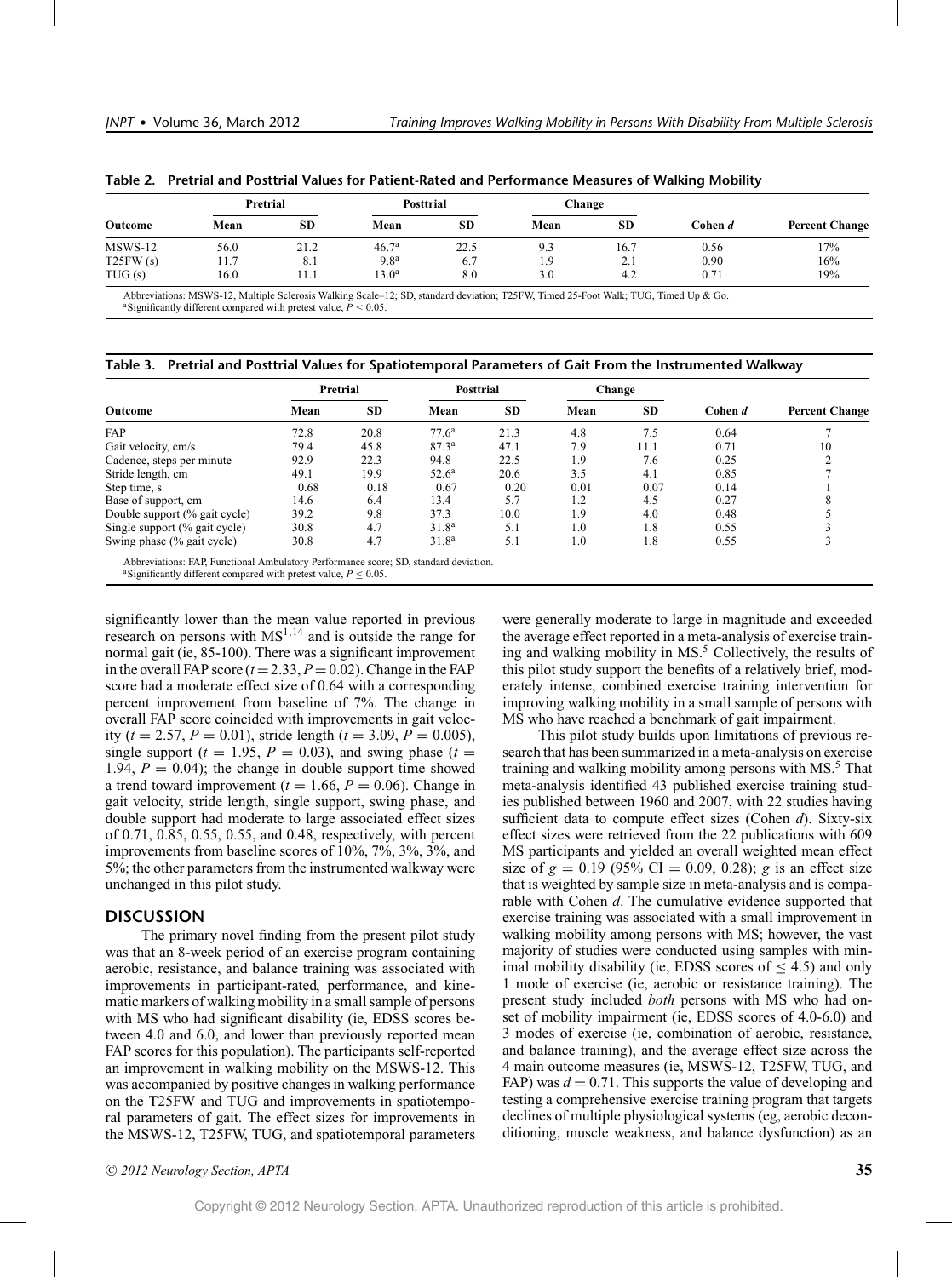approach for improving walking mobility in a large sample of persons with MS with onset of gait impairment.

We note that the improvements in walking mobility were seemingly based on beneficial changes in spatiotemporal parameters of the gait cycle. Collectively, this multidimensional assessment provides a comprehensive view of the improvements in walking mobility in association with the combined exercise training intervention. The observation of change in participant-rated, performance, and kinematic outcomes provides consistent evidence for the improvement in walking mobility that was observed in the present study of combined exercise training. This same multidimensional assessment might be useful in subsequent research on the rehabilitation of mobility in MS.

The strengths of this pilot study are the inclusion of a combined exercise-training stimulus and comprehensive set of outcome measures as well as a defined sample with onset of mobility impairment. Whereas similar pilot studies of exercise training in MS have been performed, these prior studies have focused on either resistance training or aerobic training.<sup>19–21</sup> Whereas our sample was small, it was adequately powered to detect moderate and larger effects using a statistical analysis that accounted for repeated measurements over time. The short training period was selected for this pilot study on the basis of recommendations of a previous meta-analysis,<sup>5</sup> and likely optimized compliance with the prescription for short-term improvements in walking mobility, but would not be appropriate for long-term maintenance of function over time. We did not measure fatigue as we were focusing on capturing improvements in walking mobility as a significant outcome in persons with MS who have EDSS scores between 4 and 6. This does not imply that fatigue is unimportant, but rather our focus on maintaining a moderately intense level of activity based on RPE. Accordingly, we believe that future research should capitalize on the positive findings of this pilot study for better designing and testing the effectiveness of combined exercise training for improving walking mobility, physiological function, fatigue, or other symptoms using a larger, randomized controlled trial in persons with MS. Such a study will significantly advance our understanding of designing physiologically relevant strategies for rehabilitation of function in MS.<sup>3</sup> This is critical given the limited efficacy of disease-modifying therapies for stopping the accumulation of walking problems in the advanced stages of MS.<sup>8</sup>

## **Limitations**

This study had a number of limitations including lack of a control or comparison condition, small sample size, short intervention period, and no follow-up assessment. Whereas a control condition would be appropriate for a true clinical trial, we believed that a pilot study such as that described herein is a necessary step for designing a randomized, controlled clinical trials. The small sample did not permit an examination of other variables such as actual EDSS score, MS duration or clinical course, exercise mode, sex, age, or symptoms as moderators or confounders of the improvements in walking mobility associated with combined exercise training. Furthermore, the small sample size did not permit analysis of covariance to control

for variables such as age, medications, and compliance, given the subsequent reduction in degrees of freedom per covariate. The small sample size may limit generalizability. The lack of a follow-up further did not allow for examination of maintenance of the improvements in walking mobility after cessation of the combined exercise training. We further measured neither physiological changes such as aerobic capacity, muscle strength and function, and postural control as mechanisms for the improvement in ambulatory outcomes nor the symptom of fatigue.

## **CONCLUSIONS**

The results of this study indicate that persons with MS who have significant disability and recent onset of gait impairment can benefit from participation in a program of moderately intense exercise. A program of combined exercise training that incorporates aerobic, resistance, and balance activities appears to have beneficial influence on both participantperceived walking mobility and objective measures of walking performance.

#### **REFERENCES**

- 1. Kalron A, Achiron A, Dvir Z. Muscular and gait abnormalities in persons with early onset multiple sclerosis. *J Neurol Phys Ther*. 2011;35:164-169.
- 2. Motl RW, Goldman M. Physical inactivity, neurological disability, and cardiorespiratory fitness in multiple sclerosis. *Acta Neurol Scand*. 2011;123:98-104.
- 3. Kraft GH. Rehabilitation still the only way to improve function in multiple sclerosis. *Lancet*. 1999;354:2016-2017.
- 4. Reitberg MB, Brooks D, Uitdehaag BMJ, Kwakkel G. Exercise therapy for multiple sclerosis. *Cochrane Database Syst Rev.* 2004;(3):CD003980.
- 5. Snook EM, Motl RW. Effect of exercise training on walking mobility in multiple sclerosis: a meta-analysis. *Neurorehabil Neural Repair.* 2009;23:108-116.
- 6. Motl RW, Goldman MD, Benedict RHB. Walking impairment in patients with multiple sclerosis: exercise training as a treatment option? *Neuropsychiat Dis Treat.* 2010;6:767-774.
- 7. Motl RW. Physical activity and irreversible disability in multiple sclerosis. *Exerc Sport Sci Rev.* 2010;38:186-191.
- 8. Confavreux C, Vukusic S. Natural history of multiple sclerosis. *Brain.* 2006;129:606-616.
- 9. Saunders DH, Greig CA, Mead GE, et al. Physical fitness training for stroke patients. *Cochrane Database Syst Rev*. 2009;(4):CD003316.
- 10. Hadjimichael O, Kerns RB, Rizzo MA, Cutter G, Vollmer T. Persistent pain and uncomfortable sensations in persons with multiple sclerosis. *Pain.* 2007;127:35-41.
- 11. Hobart JC, Riazi A, Lamping DL, Fitzpatrick R, Thompson AJ. Measuring the impact of MS on walking ability: The 12-item MS Walking Scale (MSWS-12). *Neurology.* 2003;60:31-36.
- 12. Kaufman M, Moyer D, Norton J. The significant change for the Timed 25-foot Walk in the Multiple Sclerosis Functional Composite. *Mult Scler*. 2000;6:286-290.
- 13. Nilsagard Y, Lundholm C, Gunnarsson LG, Dcnison E. Clinical relevance using timed walk tests and "Timed Up & Go" testing in persons with multiple sclerosis. *Physiother Res Int*. 2007;12:105-114.
- 14. Givon U, Zeilig G, Achiron A. Gait analysis in multiple sclerosis: characterization of temporal-spatial parameters using GAITRite functional ambulation system. *Gait Posture*. 2009;29:138-142.
- 15. Borg GAV. Psychophysical bases of perceived exertion. *Med Sci Sports Exerc*. 1982;14:377-381.
- 16. Rosenthal R. *Meta-analytic Procedures for Social Research*. Newbury Park, CA: Sage Publications; 1991.
- 17. Cohen J. *Statistical Power Analysis for the Behavioral Sciences* (2nd ed.). Hillsdale, NJ: Lawrence Erlbaum Associates; 1988.